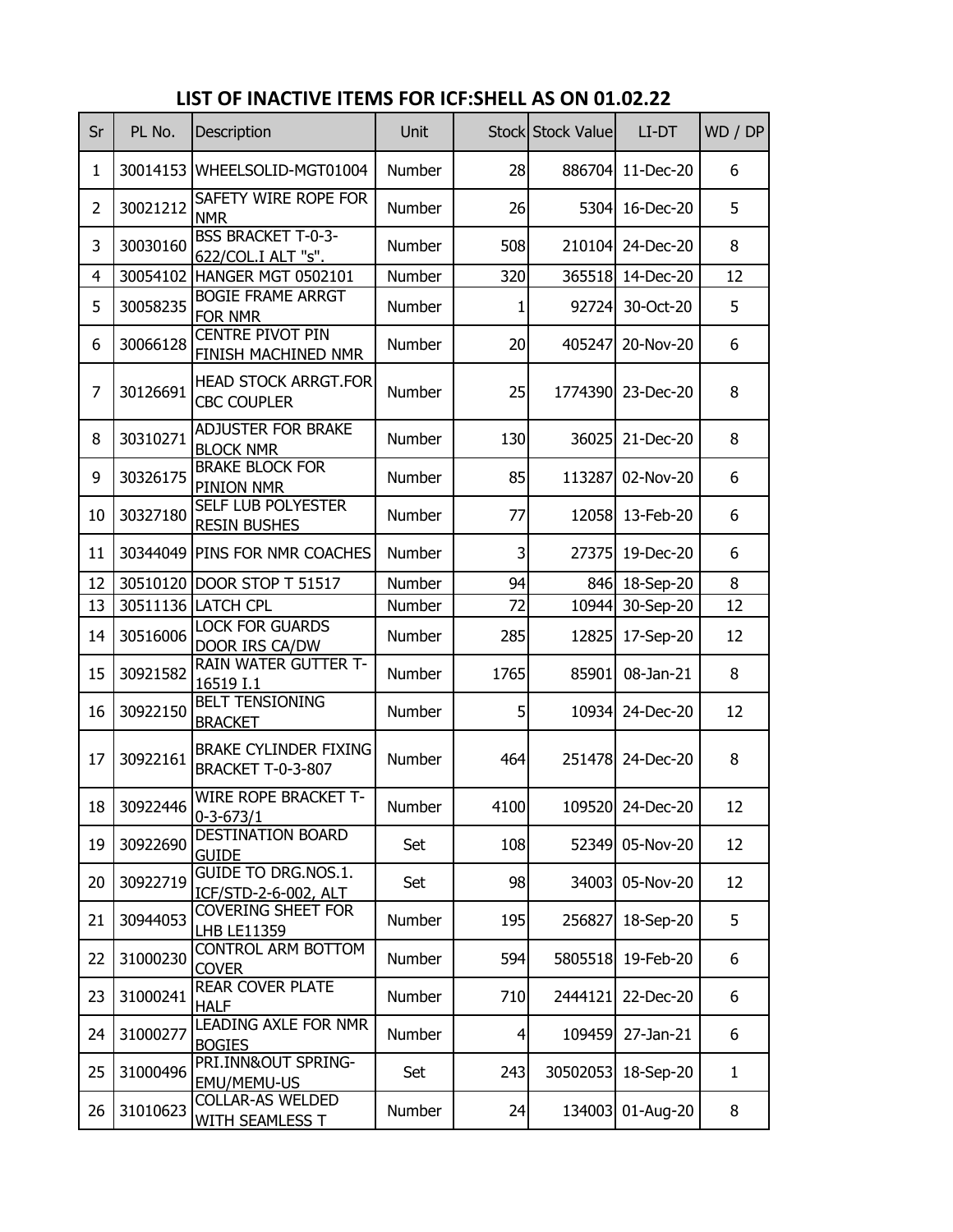| 27 | 31010660 | <b>FLOOR ARRGT AT</b><br><b>VENDOR'S COMPART</b>    | <b>Number</b> | 17           | 673200   | 07-Jan-19        | 8              |
|----|----------|-----------------------------------------------------|---------------|--------------|----------|------------------|----------------|
| 28 | 31011330 | H/SPRING H/P DMU DPC<br>A/B                         | <b>Number</b> | 25           | 25       | 11-Nov-20        | $\mathbf{1}$   |
| 29 | 31020537 | <b>CTRB BEARING TRAIN18</b>                         | <b>Number</b> | 334          | 12201792 | 22-Dec-20        | 6              |
| 30 | 31020604 | <b>GASKET FOR SPEED</b><br><b>SENSOR KOL METR</b>   | <b>Number</b> | 2776         | 13671    | 22-Dec-20        | 6              |
| 31 | 31030154 | <b>BOGIE FRAME ARRGT 3</b><br>PHASE AC EMU          | <b>Number</b> | 12           | 3818968  | 04-Dec-19        | 8              |
| 32 | 31036144 | <b>BOGIE FRA ICF/MRVC/D-</b><br>0-3-001 C-3         | <b>Number</b> | 6            | 1071630  |                  | 5              |
| 33 | 31056180 | <b>HANGER BLOCK FOR</b><br><b>NMR</b>               | <b>Number</b> | 51           | 12177    | 21-Dec-20        | 8              |
| 34 | 31057640 | 1C/S OF CONICAL<br>SPRING+HARDWARE                  | Set           | $\mathbf{1}$ | 647069   | 18-Dec-20        | 5              |
| 35 | 31101495 | ONE C/S VERTICAL LOV<br><b>ARRGT</b>                | Set           | 11           | 329113   | 03-Aug-19        | 8              |
| 36 | 31101884 | SS PART. FRAMES 3PH<br><b>AIR CONDIT</b>            | Set           | 12           | 1999522  | 21-Oct-20        | 6              |
| 37 | 31101902 | S & IN OF SS NOSE<br>CONE FOR 3PH                   | Set           | 3            | 2793753  | 18-Jan-21        | 8              |
| 38 | 31101926 | <b>BODY SHELL ITEMS</b><br>EMU/C/AC                 | Set           | 1            | 181277   | 21-Oct-20        | 6              |
| 39 | 31102207 | PFRAMES & BODY SHELL<br>MEMU TC U/S                 | Set           | 10           | 1593000  | 26-Feb-20        | 8              |
| 40 | 31102220 | PFRAMES&BODY SHELL<br>MEMU DMC U/S                  | Set           | 2            | 439998   | 07-Feb-20        | 8              |
| 41 | 31110113 | ONE CS LONGI BEAM<br>(CRF) AC/EMU                   | Set           | 1            | 85648    | 11-Nov-20        | 5              |
| 42 | 31110125 | ONE CS LONGI BEAM<br>(CRF) AC/EMU                   | Set           | 37           | 3370764  | 13-Oct-20        | 5              |
| 43 | 31110149 | ONE CS END PART<br><b>AC/EMU TRAILER</b>            | Set           | 1            | 405897   | 11-Nov-20        | 8              |
| 44 | 31110915 | ONE COACH SET OF L-<br><b>BEAM STIFFNER</b>         | Set           | 83           | 1540554  | 06-Dec-19        | 8              |
| 45 | 31110940 | MODULE FRAME CPL<br>FOR ICF/MRVC/C/BT               | Set           | 4            |          | 101580 11-Nov-20 | 8              |
| 46 | 31111312 | <b>CENTRE SILL CHL &amp;</b><br><b>FLANGE ANGLE</b> | Set           | 24           | 912552   |                  | 5              |
| 47 | 31140660 | PAIL LAMP BRACKET                                   | Number        | 122          | 25518    | 07-Feb-20        | 5              |
| 48 | 31150317 | ONE C/S OF END<br><b>CONST/ALARM END</b>            | Set           | 14           | 2221843  | 06-Aug-20        | 8              |
| 49 | 31154360 | <b>SS END WALL FOR 3</b><br>PHASE AC EMU            | Number        | $\mathbf{1}$ | 84616    | 07-Dec-19        | 5              |
| 50 | 31154529 | <b>ENDWALL FOR U/S</b><br>MEMU/DMC                  | Number        | 3            | 315135   | 14-Jan-20        | 8              |
| 51 | 31154530 | <b>ENDWALL FOR U/S</b><br>MEMU/TC                   | Number        | 7            | 1360722  | 24-Feb-20        | 8              |
| 52 | 31154554 | <b>ENDWALL FOR U/S</b><br>EMU/AC/DMC2               | Number        | 3            | 315501   | 16-Jan-20        | 8              |
| 53 | 31160360 | SUPPLY OF ELECT<br><b>CONDUITS M,M2</b>             | Set           | 11           | 504739   | 08-Jul-20        | $\overline{2}$ |
| 54 | 31160505 | ROOF ASSEMBLY<br>3PH/AC/EMU/D                       | Number        | $\mathbf{1}$ | 758790   | 07-Feb-20        | 5              |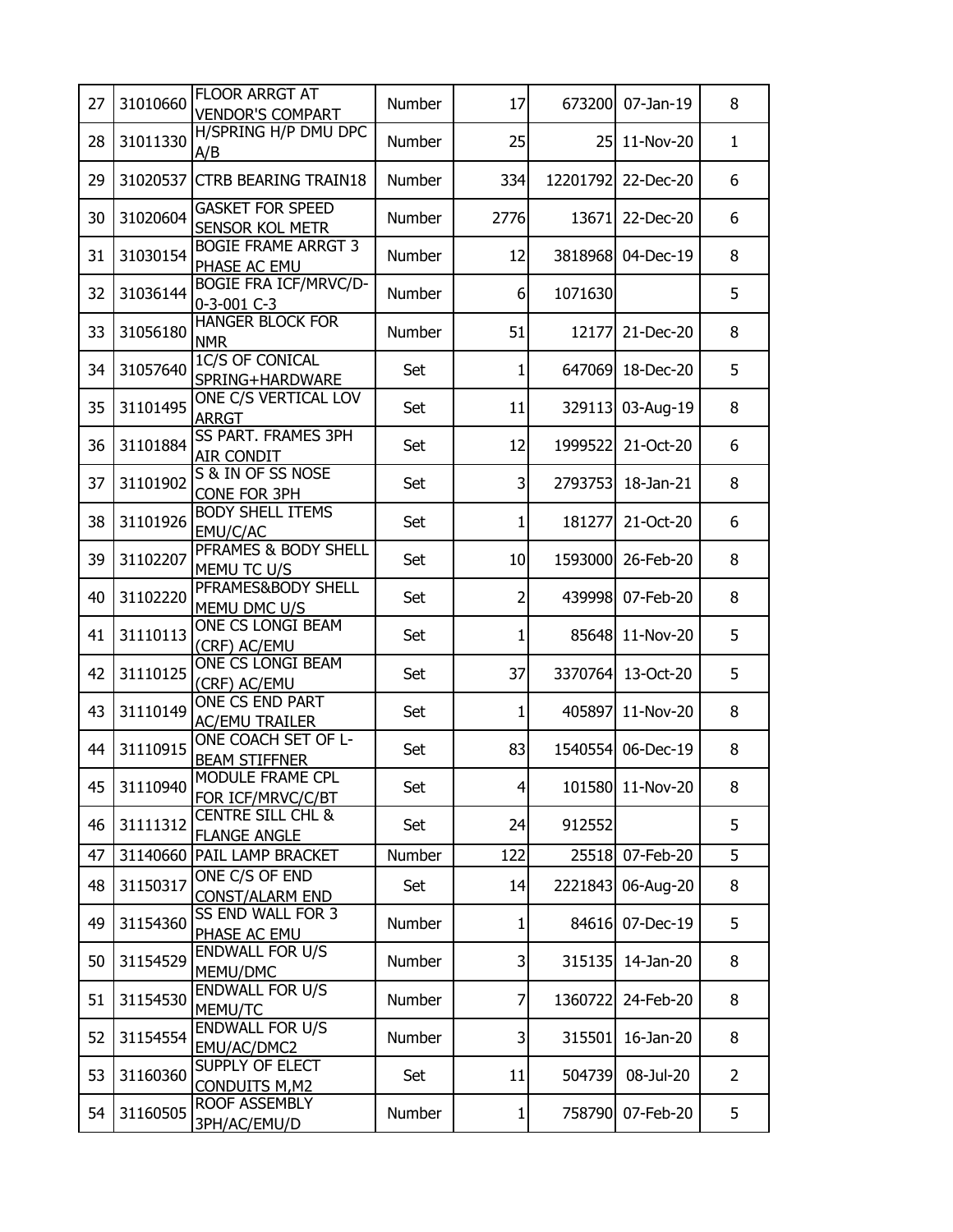| 55 | 31167652 | ONE C/S OF ROOF<br>SHEET ASSY MRVC             | Set           | 3              | 2835000 | 28-Oct-19        | 8              |
|----|----------|------------------------------------------------|---------------|----------------|---------|------------------|----------------|
| 56 | 31247088 | <b>EMERGENCY FOOT STEP</b><br>DRG.ICF/MRVC     | Number        | 48             | 193475  | 20-Nov-20        | 6              |
| 57 | 31247167 | <b>EMUS DRIVERS CAB</b><br>FOOT STEP ARRGT     | Set           | 134            | 322808  | 27-Oct-20        | 8              |
| 58 | 31260159 | S & I OF CATTLE GUARD<br><b>ASSEMBLY</b>       | Number        | 9              | 227689  | 05-Oct-20        | 6              |
| 59 | 31260238 | <b>S&amp;I CATTLE GUARD FOR</b><br>MEMU/DMC/US | Set           | 28             | 983500  | 27-Feb-20        | 8              |
| 60 | 31320727 | SAFETY CHAIN COMP<br>PALM PULL ROD             | Number        | 1              | 135     | 08-Jul-19        | 6              |
| 61 | 31340180 | BEARING BOX EMU<br>34029                       | Number        | 33             | 42564   | 08-Dec-20        | 6              |
| 62 | 31340209 | <b>GEAR WHEEL-HAND</b><br>BRAKE EMU34030C4     | Number        | 32             | 23142   | 08-Dec-20        | 6              |
| 63 | 31901566 | <b>WIRE ROPE ASSY.ICF/SK-</b><br>2-90179C1     | Number        | 1406           | 366111  | 19-Oct-20        | 8              |
| 64 | 33500484 | UNF PIN FOR PRIMARY<br>VERTICAL AAA01029       | Number        | 2002           | 288985  | 06-Sep-18        | $\overline{2}$ |
| 65 | 33500540 | <b>BUSH</b><br>DRG.AAA0505300100               | Number        | 1471           | 223263  | 17-Mar-20        | 5              |
| 66 | 33503059 | <b>SECONDARY SPRING</b><br>(INNER)             | Number        | 107            | 1059300 |                  | 5              |
| 67 |          | 33510349 BRACKET COMPLETE                      | Number        | 1              | 1278    | 22-Nov-19        | 5              |
| 68 |          | 33570796 UNF METAL STOP (LH)                   | Number        | 1              | 357     | 05-Apr-16        | 5              |
| 69 | 33580844 | <b>BRAC FOR ANC LIN-</b><br>LWGSCWAC           | Number        | 26             | 55198   | 14-Feb-20        | 8              |
| 70 | 33590746 | <b>1SET CORRUGATED</b><br>SHEET FLOOR          | Set           | 13             | 452504  | 21-Nov-17        | 5              |
| 71 | 33660566 | S& I OF LIGHT WEIGHT<br><b>BODY FILLER</b>     | Kilograms     | $\overline{4}$ | 1698    |                  | $\overline{4}$ |
| 72 | 33680980 | UNF ANGLE FOR LHB<br><b>COACHES TO LHB</b>     | Number        | 1              | 262     | 12-Oct-17        | 5              |
| 73 | 33993348 | <b>BOGIE BOLSTER</b><br>(MACHINED)             | <b>Number</b> | $\overline{2}$ |         | 157127 05-Feb-20 | 8              |
| 74 | 40304206 | <b>WIRE COP SUPER</b><br>ENAMEL 21 SWG BS3     | Kilograms     | 1              | 691     | 08-Jul-20        | $\overline{2}$ |
| 75 | 40304358 | WIRECOPSUPERENAMEL<br>20SWG IS449-6            | Kilograms     | 88.44          | 43225   | 20-Feb-20        | $\overline{2}$ |
| 76 | 42010330 | PLUG METAL CLAD 30A<br><b>500V 3P REYR</b>     | Number        | $6 \mid$       | 11670   | 30-Jan-21        | $\overline{2}$ |
| 77 | 42010640 | SOCKET SURFACE 30A<br>500 V REYROLL            | Number        | 5              | 11350   | 30-Jan-21        | $\overline{2}$ |
| 78 | 42407102 | EL.TIND.CU TUBLR TERM<br>END CUS355            | Number        | $\overline{2}$ | 13      | 12-Dec-20        | $\overline{2}$ |
| 79 | 42407503 | SOCKET TUBLUG 200<br>AMPS BS91EL13             | Number        | 115            | 5674    | 13-Jan-21        | $\overline{2}$ |
| 80 | 62302139 | BLACKTUBE 32 MM DIA<br>NOMI BORE               | Metre         | 114.92         | 14703   | 13-Feb-20        | 8              |
| 81 | 62331383 | <b>SEAMLESS TUBE (BLACK)</b><br>20MM BORE      | Metre         | 273.28         | 69054   | 08-Dec-20        | 8              |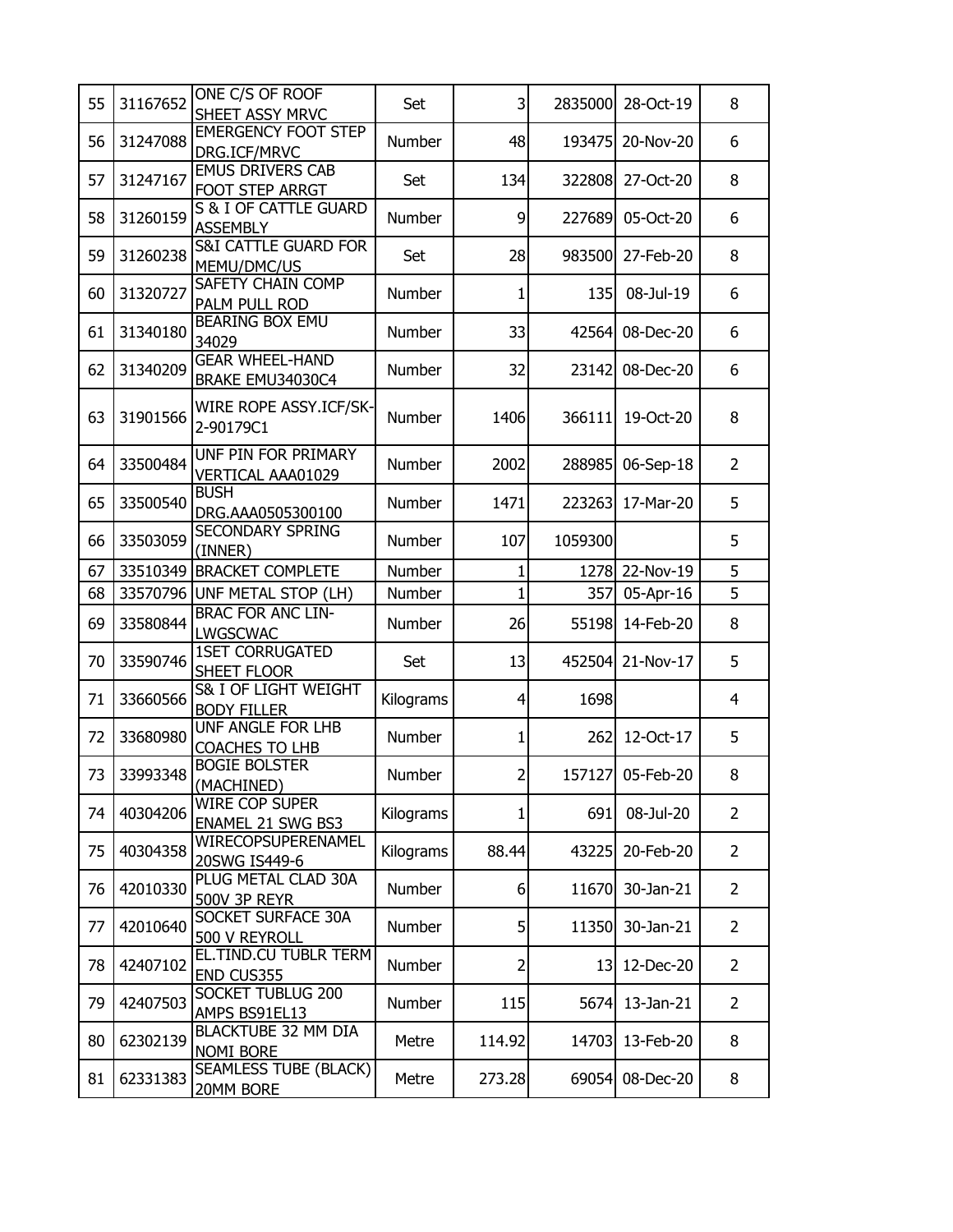| 82  | 62331840 | UNF HOT-FIN- SEAMLESS<br>TUBE174OD/12MM                    | Metre     | 285.92         | 1152829 | 12-Aug-20 | 8              |
|-----|----------|------------------------------------------------------------|-----------|----------------|---------|-----------|----------------|
| 83  | 70037097 | PLAINGRIND WHEEL<br>ROS D600X80X300                        | Number    | 2              | 33307   | 27-Nov-20 | $\mathbf{1}$   |
| 84  | 72047811 | DRILLINGINSERT WCMX<br>08 04 12 R53                        | Number    | 190            | 43105   | 06-Jul-19 | $\mathbf{1}$   |
| 85  | 72060657 | UNF COUNTERSINK<br>CUTTER 3"X90                            | Number    | $\overline{4}$ | 45996   |           | $\mathbf{1}$   |
| 86  | 72070791 | UNF SHIM FOR CNMG<br>190612                                | Number    | 8              | 944     | 14-Dec-20 | $\mathbf{1}$   |
| 87  | 72094941 | HSS LONG M/CTAP CP<br>TY B M10X1.50                        | Number    | 74             | 19869   | 14-Dec-20 | $\mathbf{1}$   |
| 88  | 72095258 | HSS M35 M/C TAP<br>M6X1mmPitch. TYPE B                     | Number    | 320            | 56000   | 20-Nov-20 | $\mathbf{1}$   |
| 89  | 72130192 | <b>UNF TOOL HOLDER</b><br><b>MTENN 3232 P22</b>            | Number    | 13             | 24794   | 14-Dec-20 | $\mathbf{1}$   |
| 90  | 72157835 | <b>CUTTERS SIDE &amp; FACE</b><br>A200X20 N IS             | Number    | 3              | 34284   | 06-Jan-21 | $\mathbf{1}$   |
| 91  | 72208077 | DRILL TWIST HSS MT<br>11.0 MM IS 51                        | Number    | 60             | 17082   | 21-Dec-20 | $\mathbf{1}$   |
| 92  | 72208351 | DRILL TWIST HSS MT<br>18.0 MM IS 51                        | Number    | 95             | 48603   | 14-Dec-20 | $\mathbf{1}$   |
| 93  | 72209112 | DRILL TWIST HSS MT<br>42.0 MM IS 51                        | Number    | $\overline{4}$ | 19831   | 21-Dec-20 | $\mathbf{1}$   |
| 94  | 72209252 | DRILL TWIST HSS MT<br>49.0 MM IS 51                        | Number    | 3              | 16279   | 21-Dec-20 | $\mathbf{1}$   |
| 95  | 72210576 | CARBIDE INSERT SPKN<br>1203                                | Number    | 206            | 33959   | 14-Dec-20 | $\mathbf{1}$   |
| 96  | 72214168 | UNF FACE MILLING<br>CUTTER.                                | Number    | 35             | 17430   | 14-Dec-20 | $\mathbf{1}$   |
| 97  | 72215173 | <b>CARBIDE INSERT OF</b><br>RCMX320900                     | Number    | 20             | 16169   | 12-Sep-20 | $\mathbf{1}$   |
| 98  | 72383239 | <b>HANDLES WOODEN</b><br>750MM-SSI                         | Number    | 1              | 207     | 17-Feb-20 | $\mathbf{1}$   |
| 99  | 72387002 | <b>HANDLES WOODEN</b><br>WITH FERRULE 100M                 | Number    | 707            | 4148    | 14-Sep-20 | $\mathbf{1}$   |
| 100 | 72387014 | <b>HANDLES WOODEN</b><br>WITH FERRULE 200M                 | Number    | 512            | 3703    | 14-Sep-20 | $\mathbf{1}$   |
| 101 | 72901810 | <b>STAND OFF GUIDE</b><br>PLAS/CUT: 9-8281                 | Number    | 16             | 13826   | 12-Jan-21 | $\mathbf{1}$   |
| 102 |          | 72901974 SHORT TIE ROD                                     | Number    | 11             | 18391   | 22-Jan-21 | $\mathbf{1}$   |
| 103 | 73034551 | <b>BOLTS MS HEX HD</b><br>M20X75 G IS1363/                 | Kilograms | 2882.636       | 191946  | 13-Mar-20 | $\overline{2}$ |
| 104 | 73323755 | PIN SPLIT COTTER MS<br>8X63MM IS 54                        | Number    | 20792          | 59359   | 07-Mar-20 | $\overline{2}$ |
| 105 | 73520184 | <b>SCREW CHEESE HD</b><br>AM4X12 G IS 1366                 | Kilograms | 37.58          | 2929    | 13-Feb-20 | $\overline{2}$ |
| 106 | 73530426 | <b>SCREW CSK FLAT HD</b><br>M5X16 MM IS:1365               | Kilograms | 72.926         | 8921    | 16-Dec-19 | $\overline{2}$ |
| 107 | 73710155 | <b>SPRING LOCK WASHER</b><br>B5 IS:3063-94                 | Kilograms | 49.612         | 8682    | 17-Sep-20 | $\overline{2}$ |
| 108 | 73776919 | <b>INTERLOCK WASHER</b><br>SUITABLE FOR M10<br><b>BOLT</b> | Number    | 18284          | 256822  | 05-Sep-20 | $\overline{2}$ |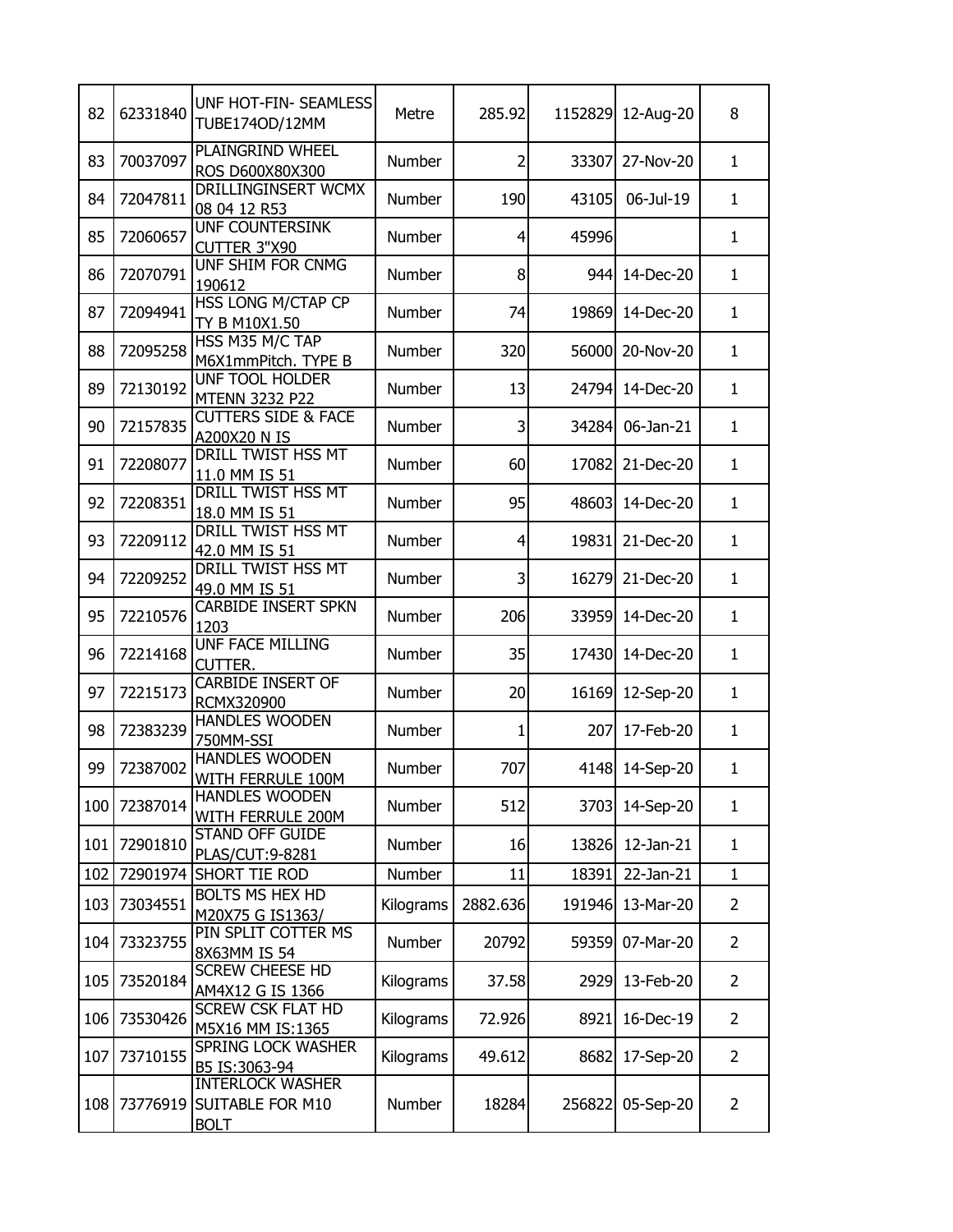| 109 |              | 73807503 HEX NUT M12                                                    | Number    | 6 <sup>1</sup> | 19      | 20-Feb-20      | $\overline{2}$ |
|-----|--------------|-------------------------------------------------------------------------|-----------|----------------|---------|----------------|----------------|
| 110 | 73810101     | HEXAGONAL HEAD BOLT<br>OF SIZE M12 X 80-8.8                             | Number    | 2332           | 32625   | 06-Nov-20      | $\overline{2}$ |
| 111 | 73818150     | UNF HEX HD BOLT<br>M12X110 - 8.8                                        | Number    | 1275           | 15113   | 09-Oct-20      | $\overline{2}$ |
| 112 | 73853896     | <b>HEX SOCKET HD CAP</b><br>SCREW M12X60                                | Number    | $\overline{2}$ | 31      | 29-Oct-18      | $\overline{2}$ |
| 113 | 73853940     | <b>UNF HEX SOCKET SET</b><br><b>SCREW FLAT M12X25</b>                   | Number    | 1              | 15      | 12-Mar-20      | $\overline{2}$ |
| 114 | 73854657     | prevailing torque hex nut<br>M10                                        | Number    | 7459           | 507212  | 19-Feb-20      | $\overline{2}$ |
| 115 | 73854669     | PREVAILING TORQUE<br>HEX NUT M22                                        | Number    | 5134           | 2862924 | 12-Sep-20      | $\overline{2}$ |
| 116 | 73901891     | <b>ONE RAKE INTERLOCK</b><br><b>WASHERS FOR KOLKATA</b><br><b>METRO</b> | Set       | $\overline{2}$ | 27138   | 13-Nov-20      | $\overline{2}$ |
| 117 | 76116049     | <b>OLD GAS SHIELDED</b><br>SOLID DIA 0.8MM (LH                          | Kilograms | 29276          | 9266263 |                | 12             |
| 118 | 76217425     | NOZZLE/TIP CUTOGEN<br><b>CUTTER A12 IO</b>                              | Number    | 274            | 22098   | 04-Dec-20      | $\mathbf{1}$   |
| 119 | 76904738     | UNF COLD ROLL STEE<br>STRIP COIL 4X0.35                                 | Kilograms | 1387.23        | 267946  | 09-Jan-21      | 5              |
| 120 | 76904854     | UNF GAS CUTT TORCH<br>WITH OUT NOZ IMC-                                 | Number    | 16             | 55984   | 11-Dec-20      | $\mathbf{1}$   |
| 121 | 76904891     | UNF SPARES KIT FOR<br>PLASMA CUTT.MAC-6                                 | Set       | $\overline{2}$ | 431952  | 20-Feb-20      | $\mathbf{1}$   |
| 122 |              | 77296606 SOLUTION METALPREPA                                            | Litre     | 25             | 2908    | 07-Aug-20      | $\overline{4}$ |
| 123 | 80010726     | UNF ANTI RUST AGENT<br><b>CORTEC VPCI369</b>                            | Litre     | 25             | 17250   |                | $\overline{4}$ |
| 124 | 80031468     | UNF GREASE FOR AXLE<br><b>SUSPENSION UNIT</b>                           | Kilograms | 90             | 47250   | 13-Oct-20      | 4              |
| 125 | 80091593     | OIL FOR PNEUMATIC<br><b>TOOLS</b>                                       | Litre     | 211            | 14310   | 09-Nov-20      | 4              |
|     | 126 81035020 | <b>SODA ASH FOR</b><br><b>WASHING IS 251/72</b>                         | Kilograms | 50             |         | 1360 29-Jan-21 | 4              |
| 127 | 83057912     | UNF STOCK BOOK FOR<br><b>ARTICLES G-25B</b>                             | Number    | 557            | 18381   | 30-Jan-21      | $\mathbf{1}$   |
| 128 | 84130258     | UNF SEALANT - FORMED-<br><b>IN-PLACE GASKET</b>                         | Number    | 28             | 4620    | 29-Oct-20      | $\overline{4}$ |
| 129 | 84139687     | UNF LOCTITE 518<br>MEDIUM STRENGTH                                      | Number    | 44             | 175020  |                | $\overline{4}$ |
| 130 | 84139791     | UNF LOCTITE 7471<br><b>ACTIVATOR</b>                                    | Number    | 30             | 15970   | 14-Aug-20      | $\overline{4}$ |
| 131 | 90336239     | MS RDS45MMDIAIS-<br>2062/84FE410WA                                      | Kilograms | 932            | 43058   | 18-Nov-20      | 5              |
| 132 | 90341107     | MSSQR-50MM-IS2062-<br>42W                                               | Kilograms | 9182.067       | 378072  | 29-Sep-20      | 5              |
| 133 | 90350583     | MSFLAT6X40MM-IS2062-<br>42W                                             | Kilograms | 6861.706       | 295416  | 11-Sep-20      | 5              |
| 134 | 90350856     | MSFLAT10X50MMIS2062-<br>42W                                             | Kilograms | 1467.877       | 71067   | 19-Aug-20      | 5              |
| 135 | 90423290     | 35MM STEEL PLATE EN<br>10025-5                                          | Kilograms | 4020.8         | 301560  | 17-Mar-20      | 11             |